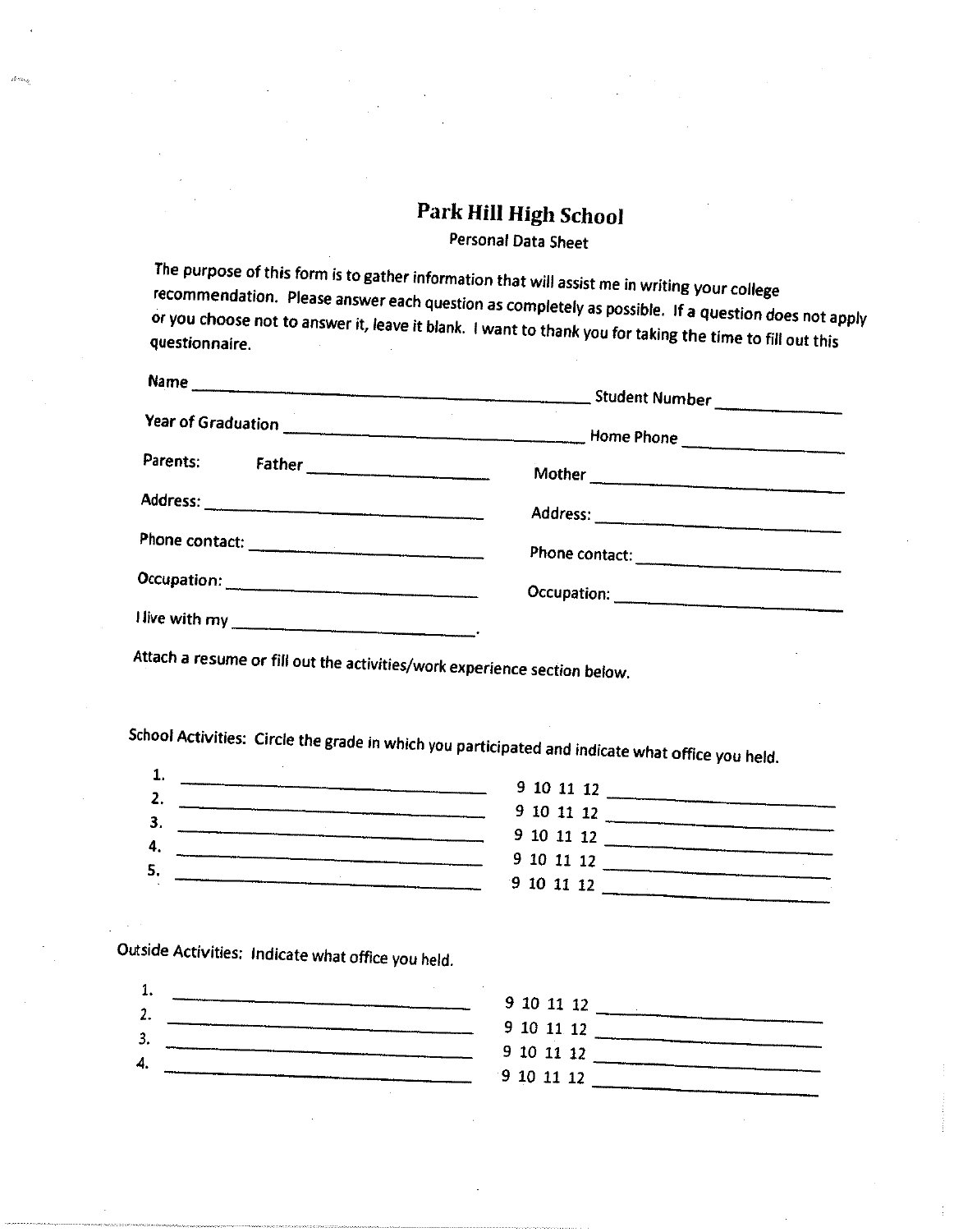Athletic Activities: Indicate "V" for varsity Level Sports.

|  | 9 10 11 12 |  |
|--|------------|--|
|  | 9 10 11 12 |  |
|  | 9 10 11 12 |  |
|  | 9 10 11 12 |  |
|  |            |  |

|    | <b>Work Experience:</b> | Grade      | Hours worked per week |
|----|-------------------------|------------|-----------------------|
|    |                         | 9 10 11 12 |                       |
| 2. |                         | 9 10 11 12 |                       |
| 3. |                         | 9 10 11 12 |                       |
| Д  |                         | 9 10 11 12 |                       |

List any honors and awards that you have received in school or in the community.

Name five teachers who know you well. The counselor may contact teachers for additional information. (Please list five teachers who are not writing a recommendation letter for you.)

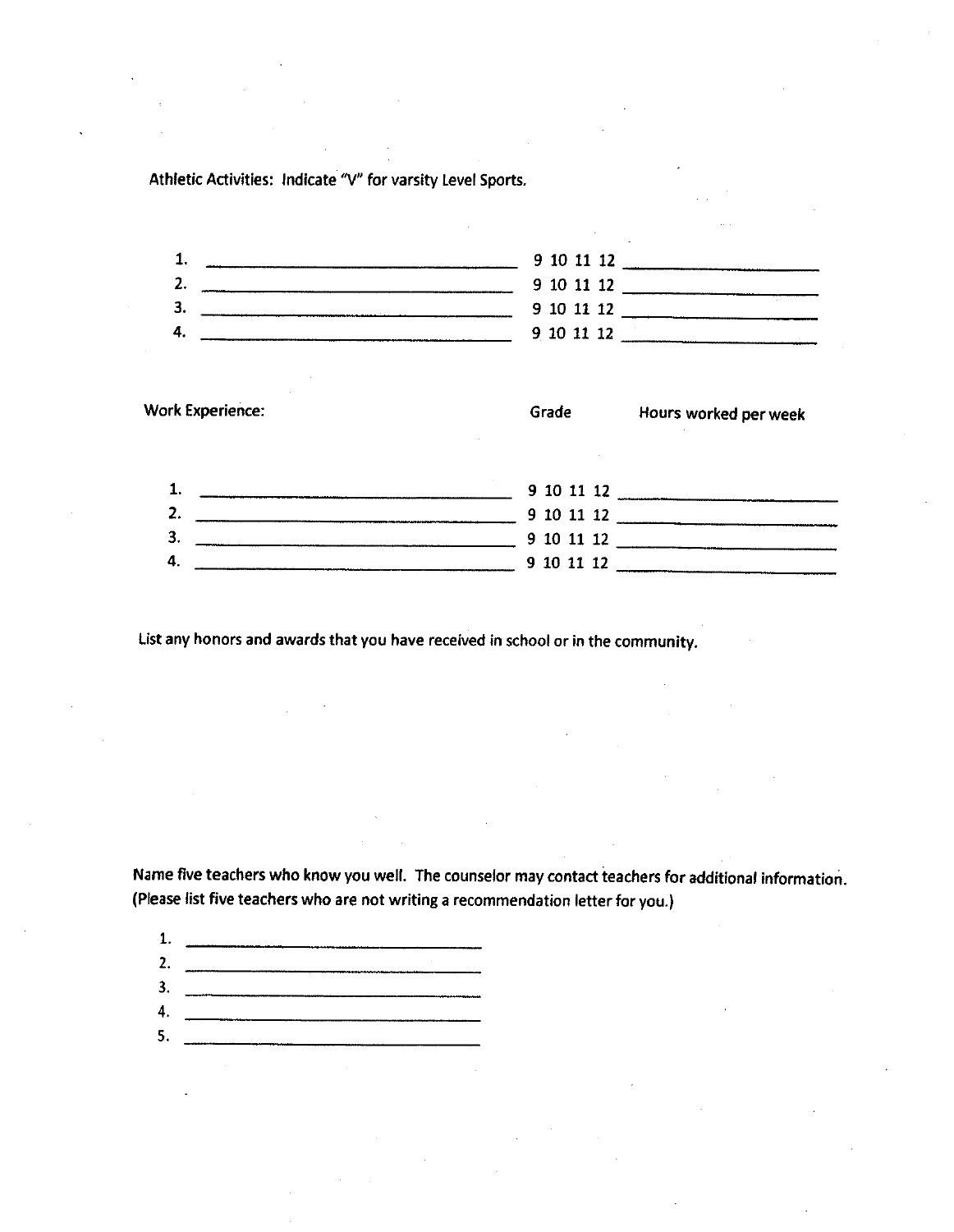From the list below, circle one or two qualities that describe you.

| <b>Ambitious</b>  | dependable   | intuitive   |               |
|-------------------|--------------|-------------|---------------|
| Analytical        | disciplined  | motivated   | resourceful   |
| <b>Articulate</b> | efficient    | mature      | self-reliant  |
| <b>Assertive</b>  | enthusiastic | organized   | scientific    |
| Caring            | flexible     | perceptive  | sensitive     |
| Creative          | happy        | persistent  | sincere       |
| Conscientious     | independent  | reflective  | understanding |
| Concerned         | intelligent  | reliable    | others        |
| Confident         | industrious  | resnancihlo |               |

Give an example or briefly describe a specific incident to support this self-assessment.

1. Please tell me about the personal qualities or achievements of which you are most proud.

2. How would your close friends and family members describe you?

3. What special qualities or talents do you possess that distinguish you from other members of your graduating class?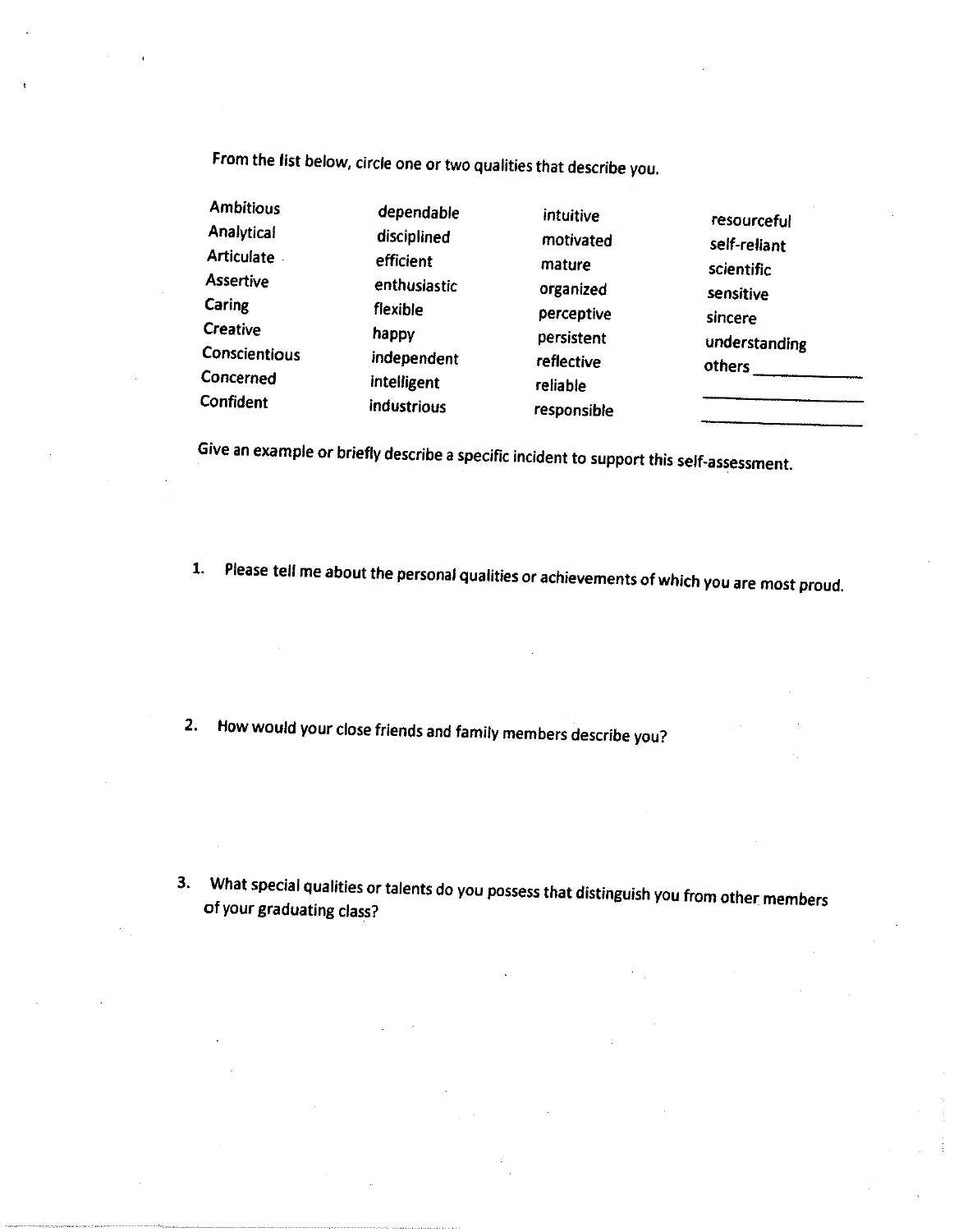S. What personal qualities enabled you to overcome this adversity?

6. Describe your learning style. What is the best way for you to learn?

7. Of the courses you have taken, which one(s) benefited you the most? Why?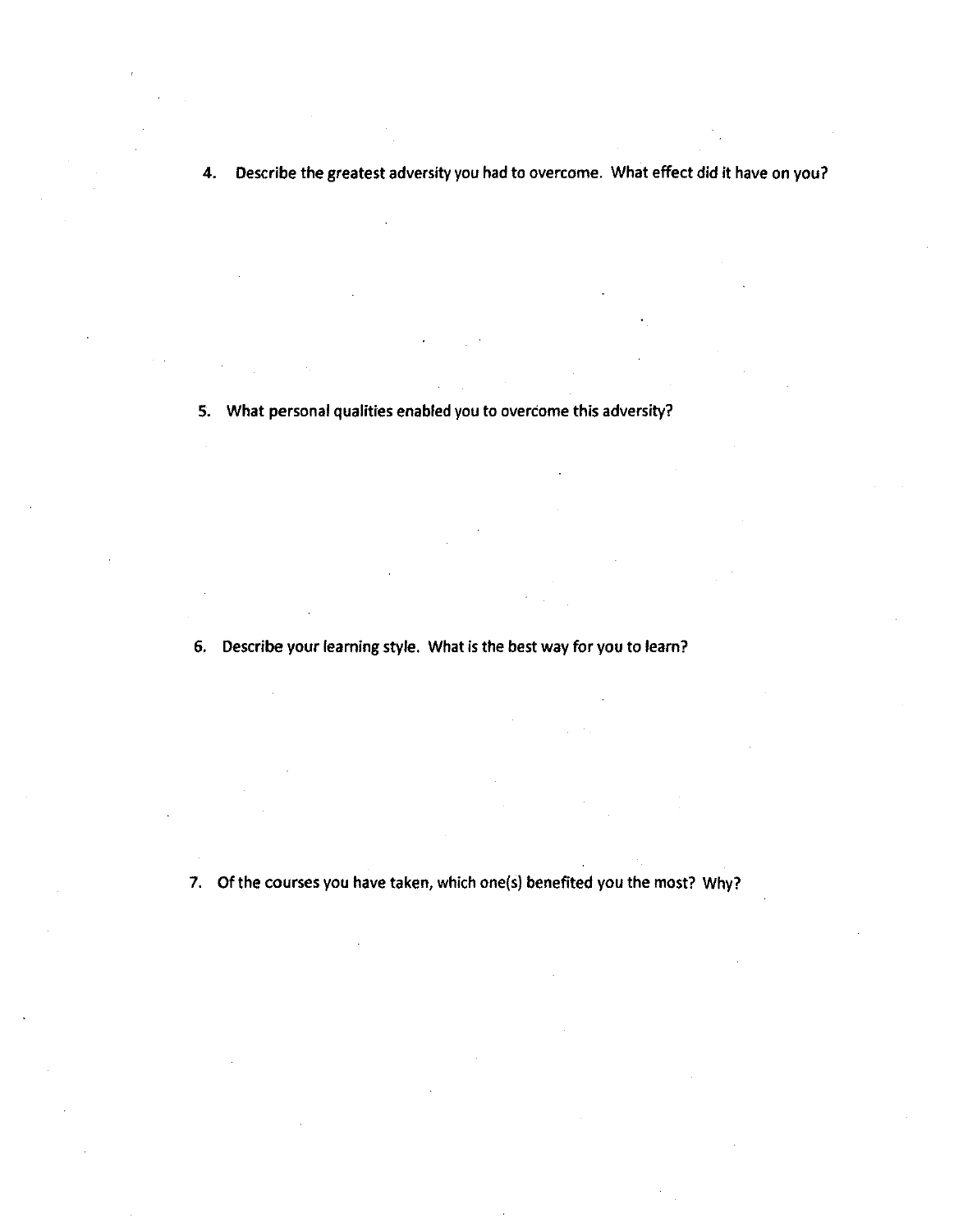## 8. In what way has a teacher influenced you?

9. What colleges or universities have members of your family been associated with (for example, my mother or father is an alumni; my sister or brother is presently enrolled)?

10. Please comment on your special interests.

11. What will your major be in college and why did you select this area?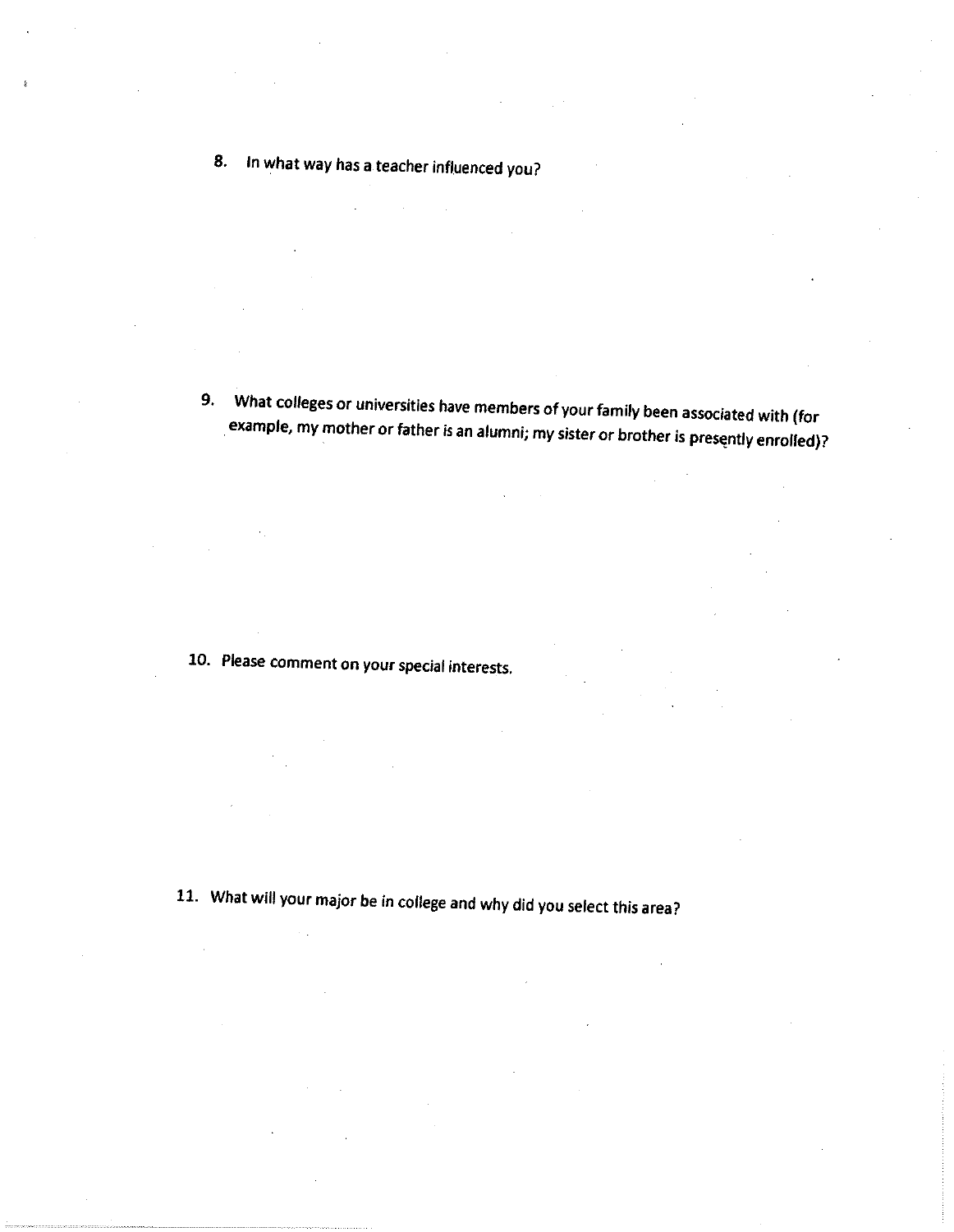12. What motivates you to do your best? Under what circumstances do you perform best?

13. What do you value? Believe in? Hold sacred? What needs are most important to your life?

14. It is important for me to include in your letter of recommendation any circumstances or events that *influenced* your academic performance. Should any information like this be included in your letter?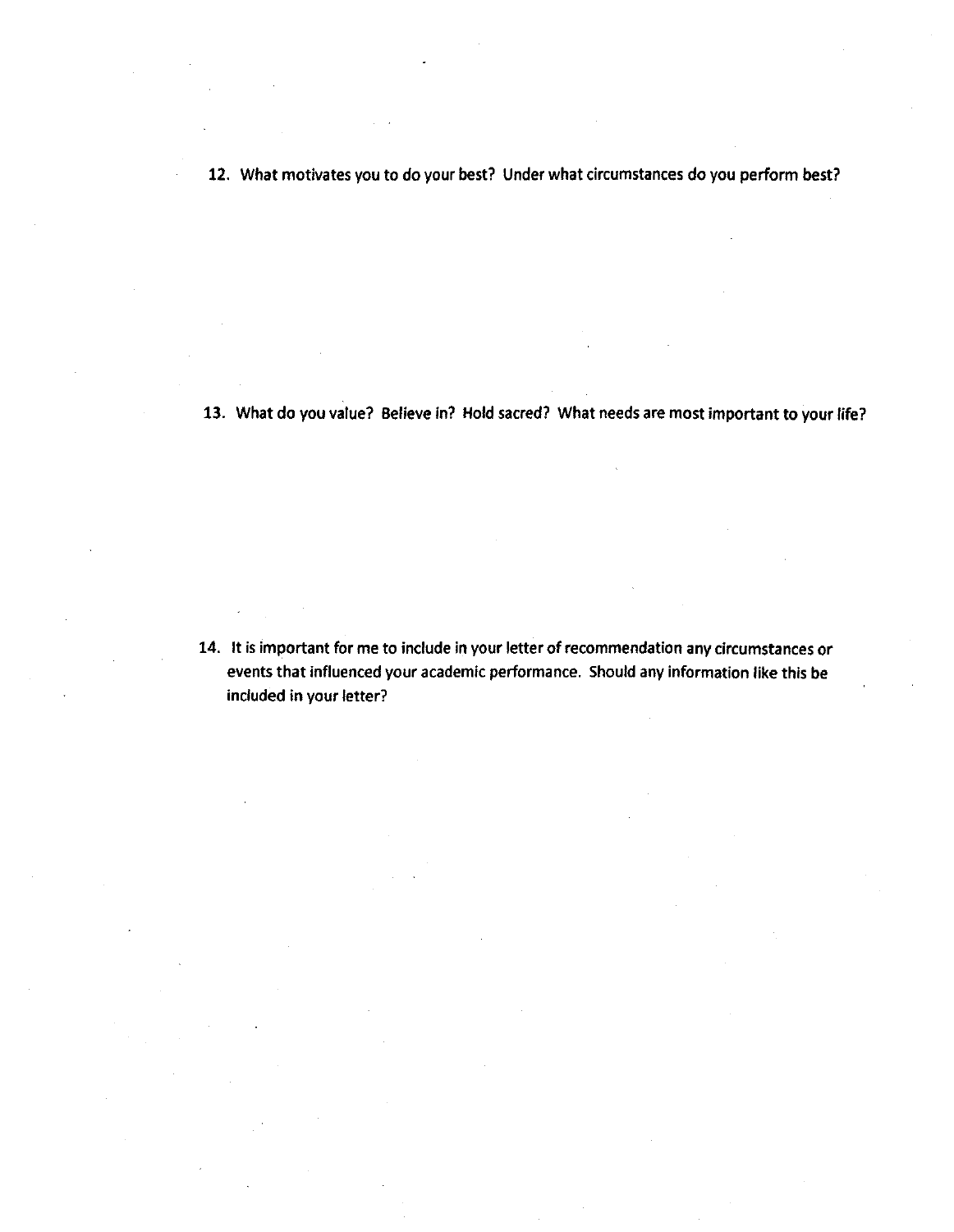## Park Hill High School

## Parent Brag Sheet

As a parent, you have spent more hours with your child than any person on the face of the earth, thus you are being asked to share your insights on this form.

| Student's Name | ID# | Grade |
|----------------|-----|-------|
|                |     |       |

1. What are some of the outstanding accomplishments of your child during the past 3-4 years?

2. In which areas have you witnessed *the* most development and growth in your child?